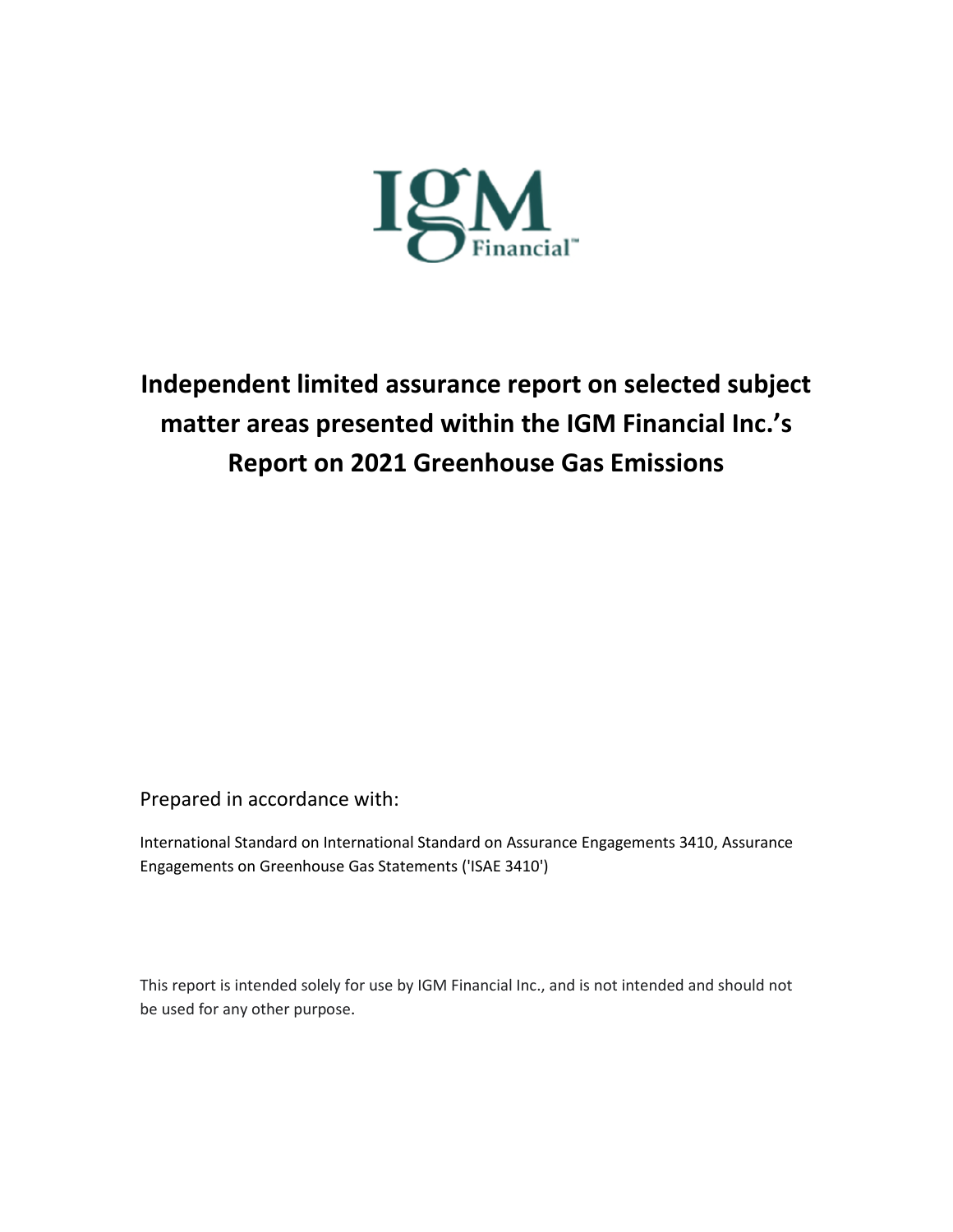

## **Table of contents**

| SECTION I: Independent practitioner's limited assurance report on the IGM Financial |  |
|-------------------------------------------------------------------------------------|--|
|                                                                                     |  |
|                                                                                     |  |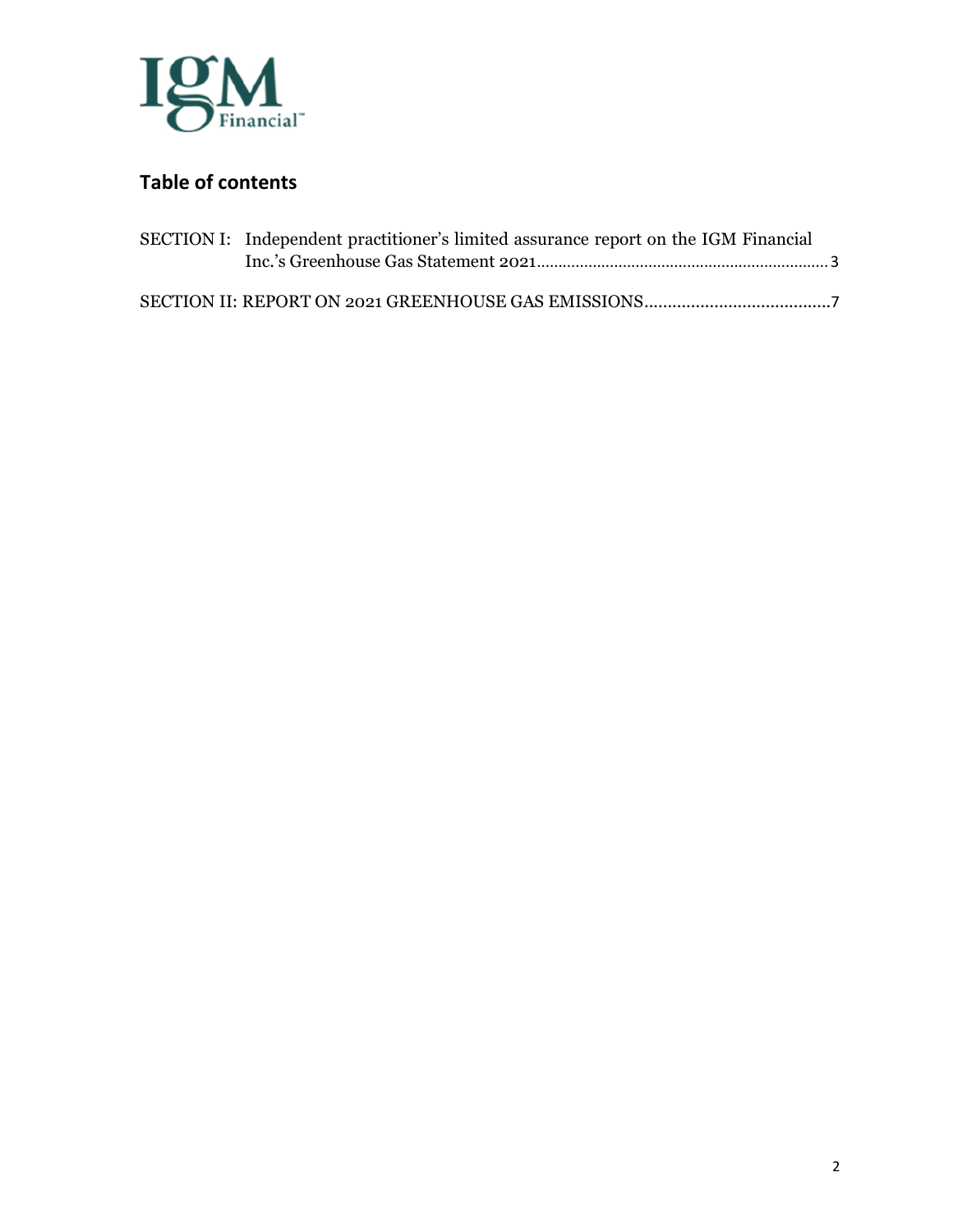

### **Independent practitioner's limited assurance report on selected subject matter areas presented in IGM Financial Inc.'s Report on 2021 Greenhouse Gas Emissions and the IGM Financial 2021 Sustainability Report**

### **To the Directors and Management of IGM Financial Inc.**

We have undertaken a limited assurance engagement of the selected indicators included in Schedule 1 and presented in the Report on 2021 Greenhouse Gas Emissions of IGM Financial Inc. (IGM) (the "subject matter") for the year ended December 31, 2021, and the IGM Financial 2021 Sustainability Report.

### **Management's responsibility**

Management is responsible for preparation of the subject matter in accordance with the methodology established in the *Greenhouse Gas Protocol: A Corporate Accounting and Reporting Standard Financial Control Methodology* (the applicable criteria) as explained in IGM Financial Inc.'s Report on 2021 Greenhouse Gas Emissions, included in Section II. Management is also responsible for such internal control as management determines necessary to enable the preparation of the subject matter that is free from material misstatement, whether due to fraud or error.

### **Our responsibility**

Our responsibility is to express a limited assurance conclusion on the subject matter based on the evidence we have obtained. We conducted our limited assurance engagement in accordance with International Standards on Assurance Engagements (ISAE) 3410, *Assurance Engagements on Greenhouse Gas Statements* (ISAE 3410), issued by the International Auditing and Assurance Standards Board. This standard requires that we plan and perform this engagement to obtain limited assurance about whether the subject matter is free from material misstatement.

A limited assurance engagement involves performing procedures (primarily consisting of making inquiries of management and others within the entity, as appropriate, and applying analytical procedures) and evaluating the evidence obtained. Misstatements can arise from fraud or error and are considered material if, individually or in the aggregate, they could reasonably be expected to influence the decisions of users of our report. The procedures are selected based on our professional judgment, which includes identifying areas where the risks of material misstatement, whether due to fraud or error, in preparing the subject matter in accordance with the applicable criteria are likely to arise.

PricewaterhouseCoopers LLP/s.r.l./s.e.n.c.r.l. 1250 René-Lévesque Boulevard West, Suite 2500, Montréal, Quebec, Canada H3B 4Y1 T: +1 514 205 5000, F: +1 514 876 1502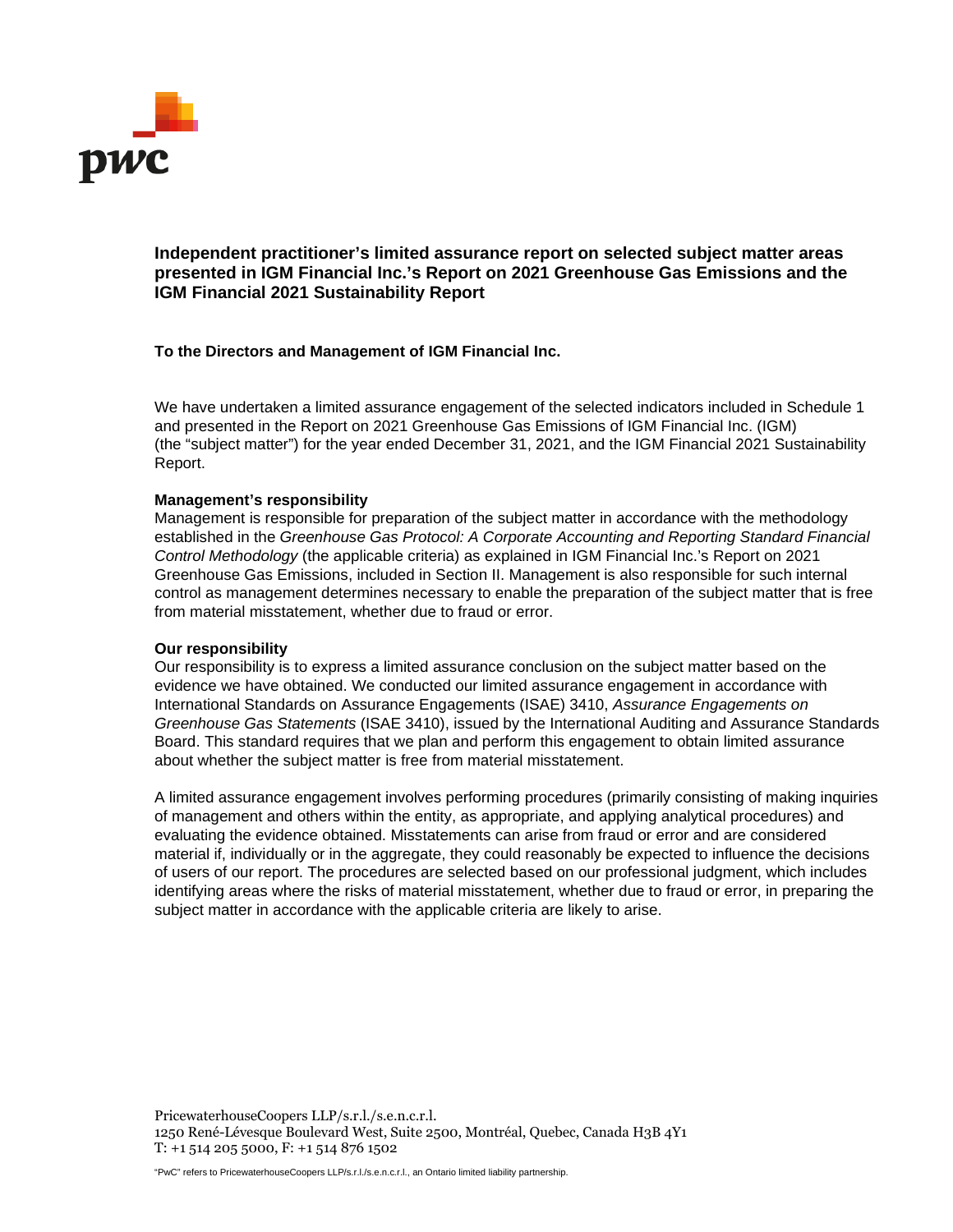

The extent of our procedures included but was not limited to inquiries, observation of processes performed, inspection of documents, analytical procedures, evaluating the appropriateness of quantification methods and reporting policies, and agreeing or reconciling with underlying records. Given the circumstances of the engagement, in performing the procedures listed above we:

- Obtained, through inquiries, an understanding of IGM's control environment and information systems relevant to GHG emissions quantification and reporting, but did not evaluate the design of particular control activities, obtain evidence about their implementation or test their operating effectiveness;
- Conducted analytical reviews and trend analysis of reported data for selected key performance measures;
- Evaluated whether IGM's methods for developing estimates are appropriate and had been consistently applied. However, our procedures did not include testing the data on which the estimates are based or separately developing our own estimates against which to evaluate IGM's estimates;
- Reconciled the data back to underlying records for a limited sample of items for the selected subject matter;
- Checked the mathematical accuracy of the calculation related to the GHG emissions variations on the comparative periods January 1, 2020 to December 31, 2020 and January 1, 2013 to December 31, 2013 reported in the subject matter. This did not imply any assurance procedures on GHG emissions for the periods January 1, 2020 to December 31, 2020 and January 1, 2013 to December 31, 2013; and
- Reviewed the selected subject matter disclosure in the appendices to ensure consistency with the evidence obtained.

The procedures performed in a limited assurance engagement vary in nature and timing from, and are less in extent than for, a reasonable assurance engagement and, consequently, the level of assurance obtained is substantially lower than the assurance that would have been obtained had a reasonable assurance engagement been performed.

### **Our independence and quality control**

We have complied with the relevant rules of professional conduct / code of ethics applicable to the practice of public accounting and related to assurance engagements, issued by various professional accounting bodies, which are founded on fundamental principles of integrity, objectivity, professional competence and due care, confidentiality and professional behavior.

The firm applies Canadian Standard on Quality Control 1, *Quality Control for Firms that Perform Audits and Reviews of Financial Statements, and Other Assurance Engagements* and, accordingly, maintains a comprehensive system of quality control, including documented policies and procedures regarding compliance with ethical requirements, professional standards and applicable legal and regulatory requirements.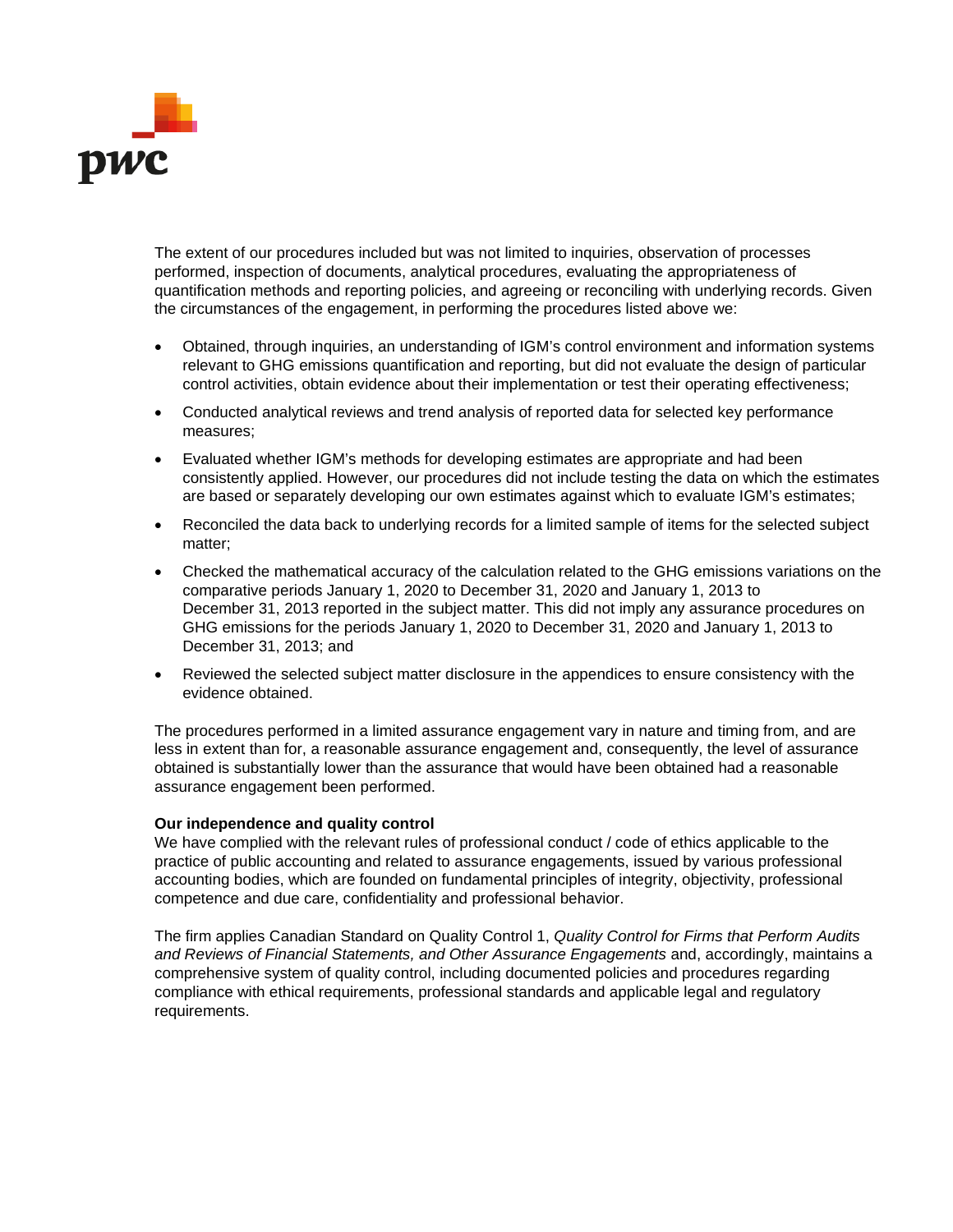

### **Conclusion**

Based on the procedures we have performed and the evidence we have obtained, nothing has come to our attention that causes us to believe that IGM's subject matter information for the year ended December 31, 2021, is not prepared, in all material respects, in accordance with the applicable criteria.

### **Purpose of statement and restriction on distribution and use of our report**

The subject matter has been prepared in accordance with the applicable criteria, in order to assist Management and the Board of Directors in reporting the total GHG emissions. As a result, our report may not be suitable for another purpose. Our report is intended solely for IGM. We neither assume nor accept any responsibility or liability to any third party in respect of this report.

We acknowledge the disclosure of our report, in full only, by IGM at its discretion, to Carbon Disclosure Project (CDP). We make no representations or warranties of any kind to CDP or any other third party in respect of this report.

Our report should not be distributed to parties other than IGM or CDP.

Pricewaterhouse Coopers LLP

Partnership of Chartered Professional Accountants

Montréal, Quebec May 19, 2022

<sup>1</sup> CPA auditor, public accountancy permit No. T146079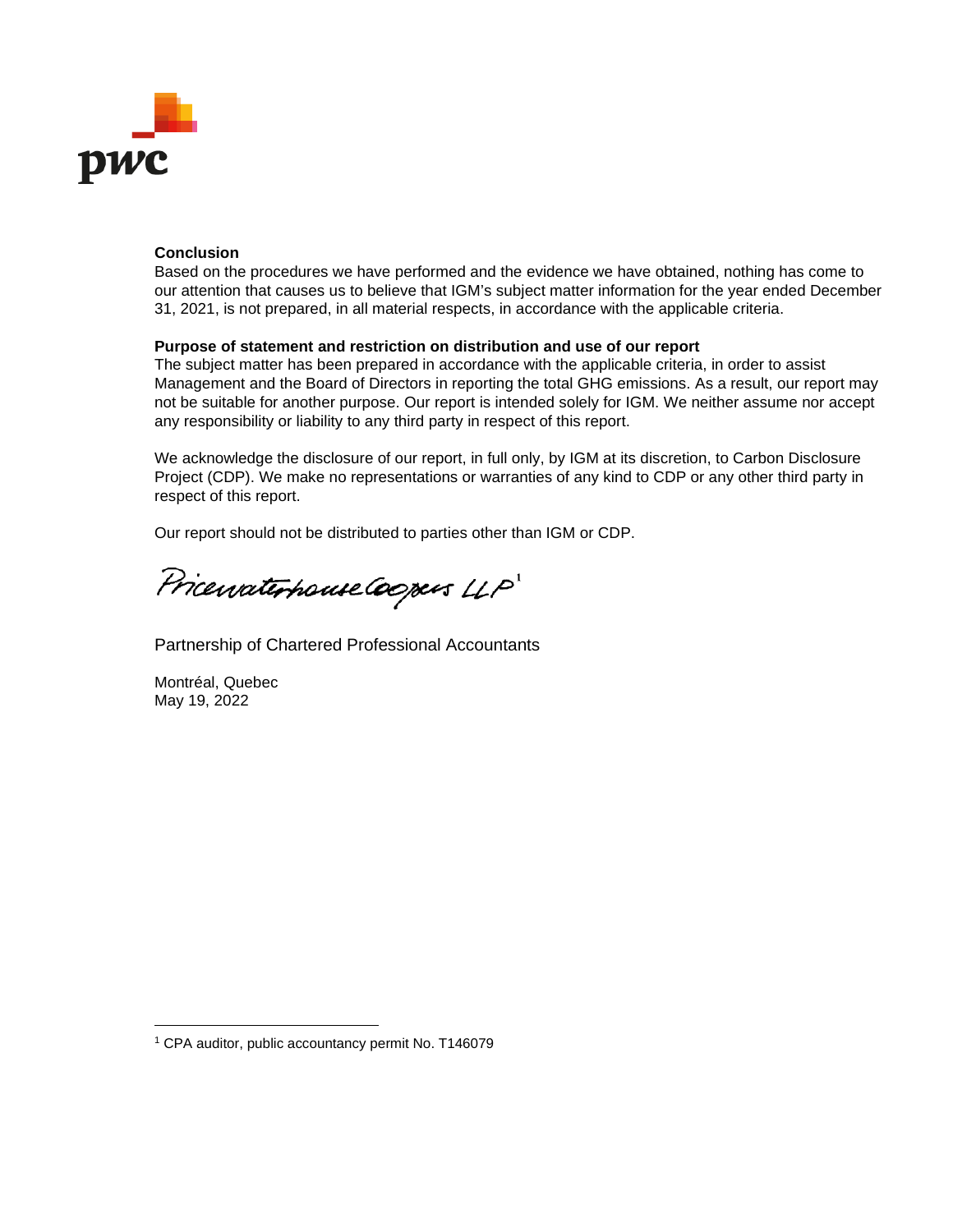

# **Schedule 1**

**Selected subject matter areas presented in the Report on 2021 Greenhouse Gas Emissions of IGM Financial Inc. and the IGM Financial 2021 Sustainability Report** 

Our limited assurance engagement was performed on the following indicators for the year ended December 31, 2021:

|                                                                                                                                       |                 |                                     |              | <b>Mathematical accuracy of</b><br>the variance |
|---------------------------------------------------------------------------------------------------------------------------------------|-----------------|-------------------------------------|--------------|-------------------------------------------------|
| <b>Indicator</b>                                                                                                                      | <b>Approach</b> | 2021 Tonnes<br>of CO <sub>2</sub> e | 2021 vs 2020 | 2021 vs 2013                                    |
| Scope 1 before Renewable<br><b>Natural Gas Certificates</b><br>(natural gas, backup fuel,<br>refrigerants, and jet fuel)              | Location-based  | 480                                 | -45%         | $-79%$                                          |
| Scope 1 taking into account<br>the Renewable Natural Gas<br>Certificates (natural gas,<br>backup fuel, refrigerants, and<br>jet fuel) | Market-based    | 34                                  | -86%         | $-99%$                                          |
| Scope 2 Electricity                                                                                                                   | Location-based  | 4                                   | $-15%$       | $-82%$                                          |
| Scope 2 Emissions                                                                                                                     | Market-based    | 4                                   | 121%         | $-81%$                                          |
| Scope 3 Business Travel                                                                                                               |                 | 82                                  | -80%         | -97%                                            |

We were not engaged to report on comparative figures for the prior years, and we were not engaged to report on trends, variances and any other additional information not specifically mentioned in the table above.

The organizational boundaries and the applicable criteria for the determination of these metrics have been disclosed in the Report on 2021 Greenhouse Gas Emissions, which is included in Section II.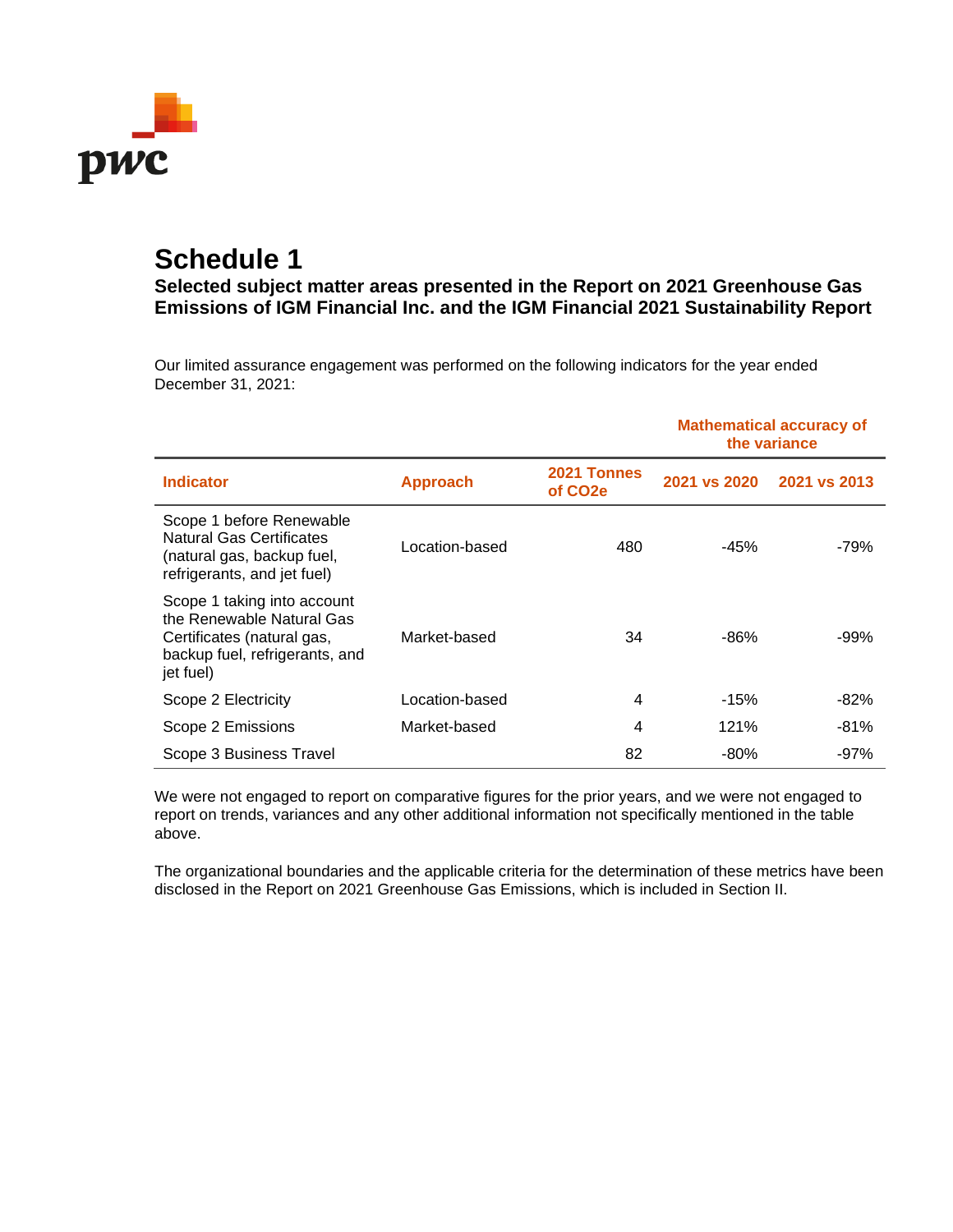

### **SECTION II: REPORT ON 2021 GREENHOUSE GAS EMISSIONS**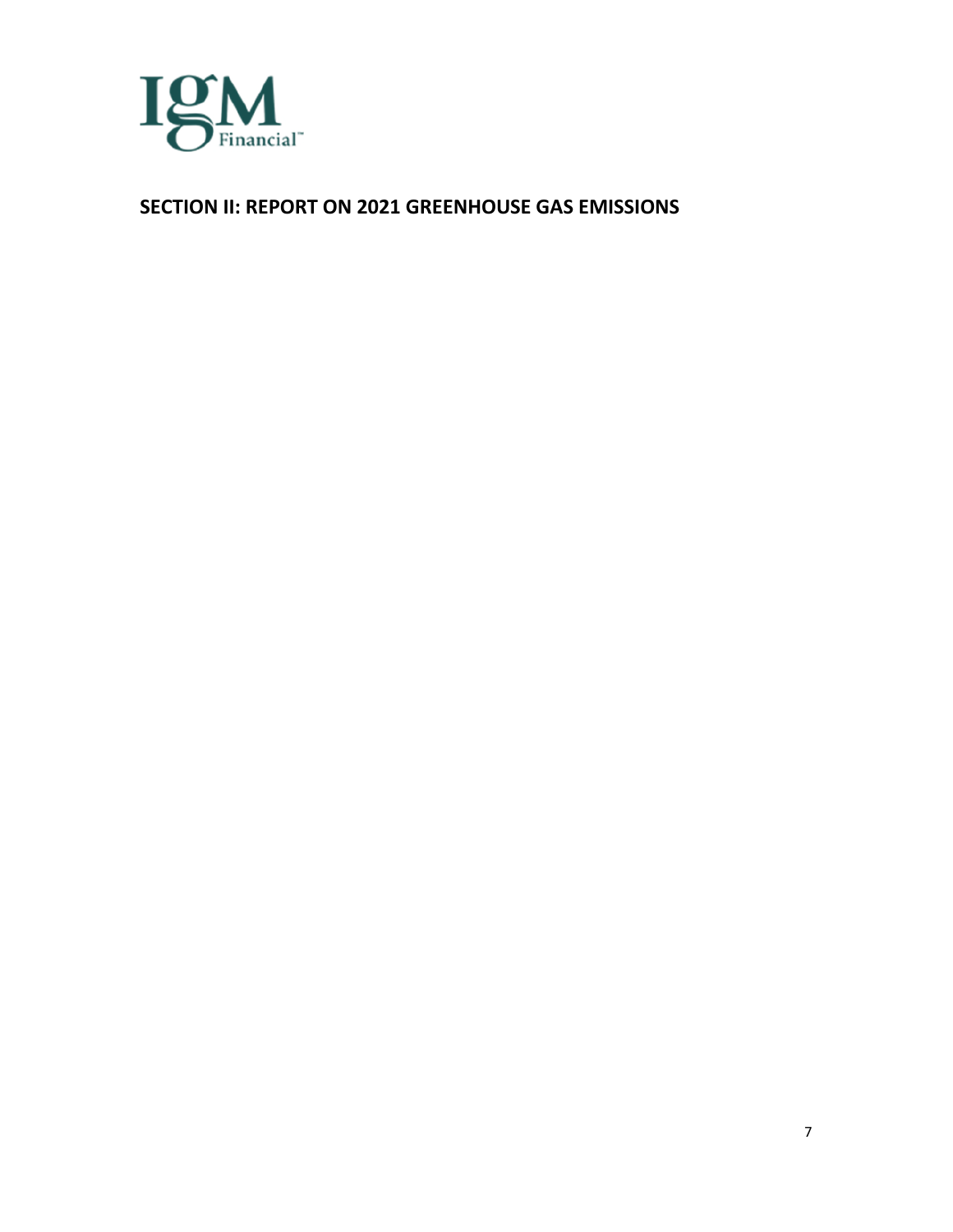### **Report on 2021 Greenhouse Gas Emissions**

### **Boundary Selection**

For the information presented in this report for the calendar year ending December 31, 2021 with respect to our Scope 1, 2, and 3 greenhouse gas emissions, management used the financial control consolidation approach as defined in the GHG Protocol: A Corporate Accounting and Reporting Standard, Revised Edition. The application of this boundary definition resulted in the inclusion of owned facilities and owned aircraft in Scope 1 and 2 emissions and business travel in Scope 3 emissions for the purposes of determining IGM Financial Inc.'s carbon footprint.

### **Data Collection Methodology**

Data for utilities consumption for the owned facility was gathered from utility invoices. Electricity consumption was in kilowatt hours (kWh) and natural gas consumption was in cubic meters  $(m^3)$ . Data for jet fuel consumption and miles flown through the operation of the owned aircraft was provided by our management company in an Excel spreadsheet format and was checked against the monthly travel reports received for the period under review. Data for Scope 3 business travel was provided by our air travel management companies and from ground travel expense reimbursement reports.

Scope 1 and 2 emissions, location-based and market-based, were calculated taking into consideration the GHG Protocol and the CDP Climate Change Reporting Guidance.

| <b>Emissions by scope in tonnes</b><br>CO2 equivalent (tCO2e)                                                                          | Approach        | 2021<br>(tCO <sub>2</sub> e) | 2020<br>(tCO <sub>2</sub> e) | <b>2013 Base</b><br>Year<br>(tCO <sub>2</sub> e) | Variance<br>2021 to<br>2020 | <b>Variance</b><br>2021 to Base<br>Year |
|----------------------------------------------------------------------------------------------------------------------------------------|-----------------|------------------------------|------------------------------|--------------------------------------------------|-----------------------------|-----------------------------------------|
| Scope 1 before Renewable<br>Natural Gas Certificates (natural<br>gas, backup fuel, refrigerants,<br>and jet fuel)                      | Location -based | 480                          | 878                          | 2,304                                            | $-45%$                      | -79%                                    |
| Scope 1 taking into account the<br>Renewable Natural Gas<br>Certificates (natural gas, backup<br>fuel, refrigerants, and jet fuel) $1$ | Market - based  | 34                           | 241                          | 2,313                                            | -86%                        | -99%                                    |
|                                                                                                                                        | Location -based | 4                            | 5                            | 22                                               | $-15%$                      | -82%                                    |
| Scope 2 Electricity <sup>2</sup>                                                                                                       | Market - based  | 4                            | $\overline{2}$               | 22                                               | 121%                        | $-81%$                                  |
| Scope 3 Business Travel                                                                                                                |                 | 82                           | 401                          | 2,664                                            | -80%                        | -97%                                    |

### **GHG Emissions Summary**

<sup>1</sup>Scope 1 market-based emissions in 2021 were reduced by 454 tCO<sub>2</sub>e due to the purchase of Bullfrog Power renewable natural gas certificates. The emissions factor associated with the combustion of this renewable natural gas effectively removes the CO<sub>2</sub>e emissions that otherwise would have been present with conventional natural gas, thereby reducing our natural gas emissions.

<sup>2</sup> Scope 2 market-based emissions in 2021 increased by 2 tCO<sub>2</sub>e due to the fact that the Manitoba Hydro electricity generation emissions factor for 2021 is higher than last year's because Manitoba Hydro needed to rely on their gas generating units heavily last February during a period where the regional grid was strained. Also, water was lower in 2021 so there was less hydroelectric production. This does not represent an increase in electricity usage.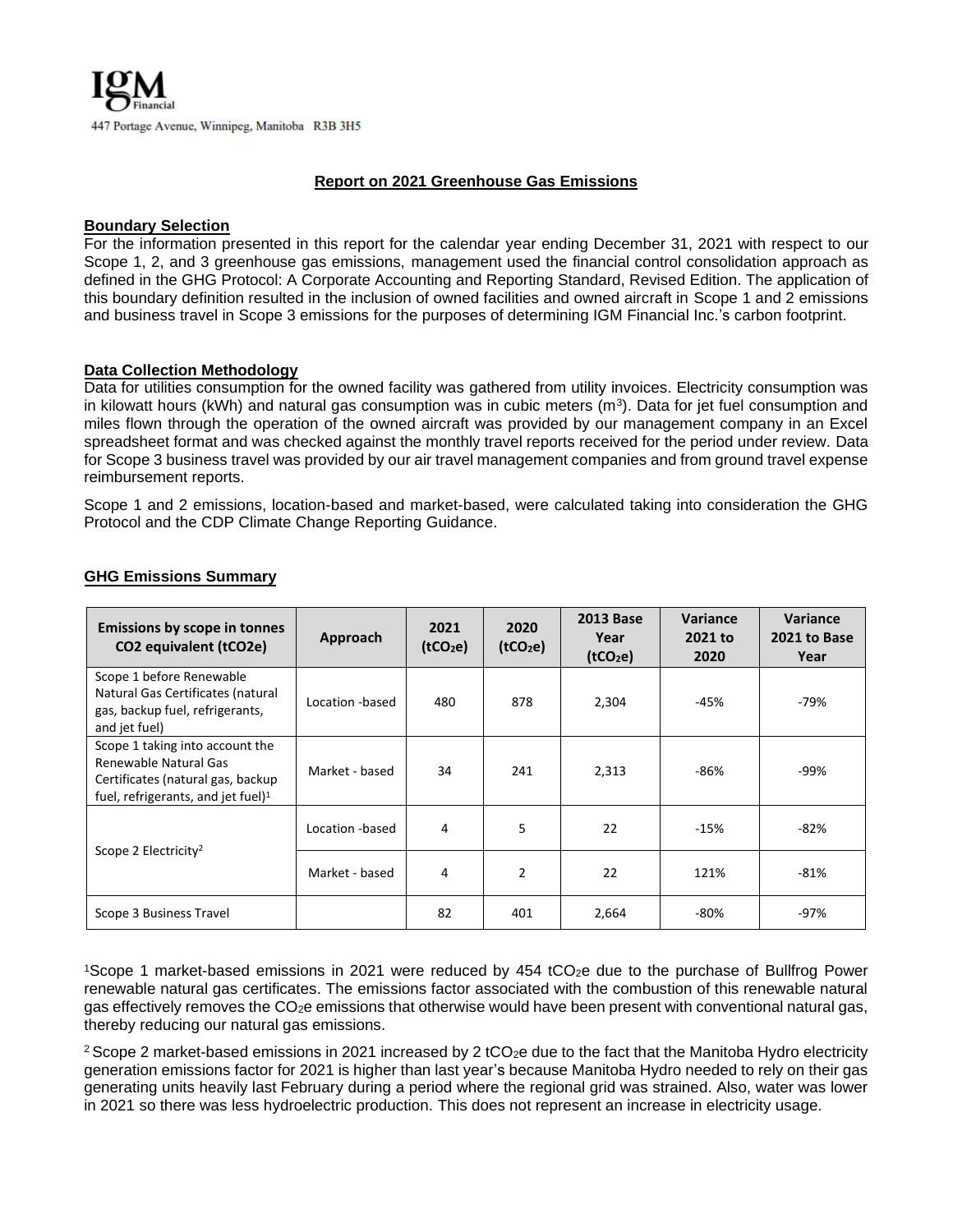See Appendix A for the emissions factors used to calculate the stated 2021 CO<sub>2</sub>e emissions.

UU

Dated this 19<sup>th</sup> day of May, 2022 Luke Gould Executive Vice-President and Chief Financial Officer IGM Financial Inc.

### **Appendix A: 2021 Emissions Factors**

| <b>Emissions</b><br><b>Source</b>                                         | <b>Unit</b>                       | <b>Value</b>                                                                                                  | <b>Source</b>                                                                                                                                                                                                                                                                                                                                                |
|---------------------------------------------------------------------------|-----------------------------------|---------------------------------------------------------------------------------------------------------------|--------------------------------------------------------------------------------------------------------------------------------------------------------------------------------------------------------------------------------------------------------------------------------------------------------------------------------------------------------------|
| <b>Electricity</b><br>(Market-<br>Based)                                  | tCO <sub>2</sub> e/kWh            | 0.00000114                                                                                                    | Manitoba Hydro's Greenhouse Gas Emissions Factors<br>PDF (https://www.hydro.mb.ca/environment/pdf/ghg-<br>emission-factors.pdf)                                                                                                                                                                                                                              |
| <b>Electricity</b><br>(Location-<br>Based)                                | tCO <sub>2</sub> e/kWh            | 0.0000011                                                                                                     | Environment and Climate Change Canada. National<br>Inventory Report 1990-2020: Greenhouse Gas Sources<br>and Sinks in Canada Part 3. (Ottawa: Environment and<br>Climate Change Canada, 2022.), 62-74                                                                                                                                                        |
| <b>Natural Gas</b><br>(Market-<br>Based)                                  | tCO <sub>2</sub> e/m <sup>3</sup> | 0.001960                                                                                                      | Manitoba Hydro,<br>https://www.hydro.mb.ca/environment/greenhouse_gas/                                                                                                                                                                                                                                                                                       |
| <b>Natural Gas</b><br>(Location-<br>Based)                                | tCO <sub>2</sub> e/m <sup>3</sup> | 0.001926                                                                                                      | Environment and Climate Change Canada. National<br>Inventory Report 1990-2020: Greenhouse Gas Sources<br>and Sinks in Canada Part 2. (Ottawa: Environment and<br>Climate Change Canada, 2022.), 254-255                                                                                                                                                      |
| Renewable<br>natural gas<br>certificates<br>(Natural Gas<br>Market-Based) | tCO <sub>2</sub> $e/m3$           | 0 <sup>1</sup>                                                                                                | https://www.bullfrogpower.com/wp-<br>content/uploads/2020/09/GNG-Methodology-Document-<br>2020.pdf<br><sup>1</sup> Bullfrog Green Natural Gas has traceable amounts of<br>Methane and Nitrous Oxide resulting in an emission factor<br>of 0.000002 $tCO_2e/m^3$ . Due to these GHG emissions de<br>minimus materiality, Bullfrog Green Natural Gas emissions |
|                                                                           |                                   | have been taken as net zero. This approach will be re-<br>assessed next year in case the materiality changes. |                                                                                                                                                                                                                                                                                                                                                              |
| <b>Refrigerants</b>                                                       | tCO <sub>2</sub> e/tonne          | 1,810                                                                                                         | Department of Energy and Climate Change, UK<br>Government GHG Conversion Factors for Company<br>Reporting,<br>https://www.gov.uk/government/publications/greenhouse-<br>gas-reporting-conversion-factors-2021                                                                                                                                                |